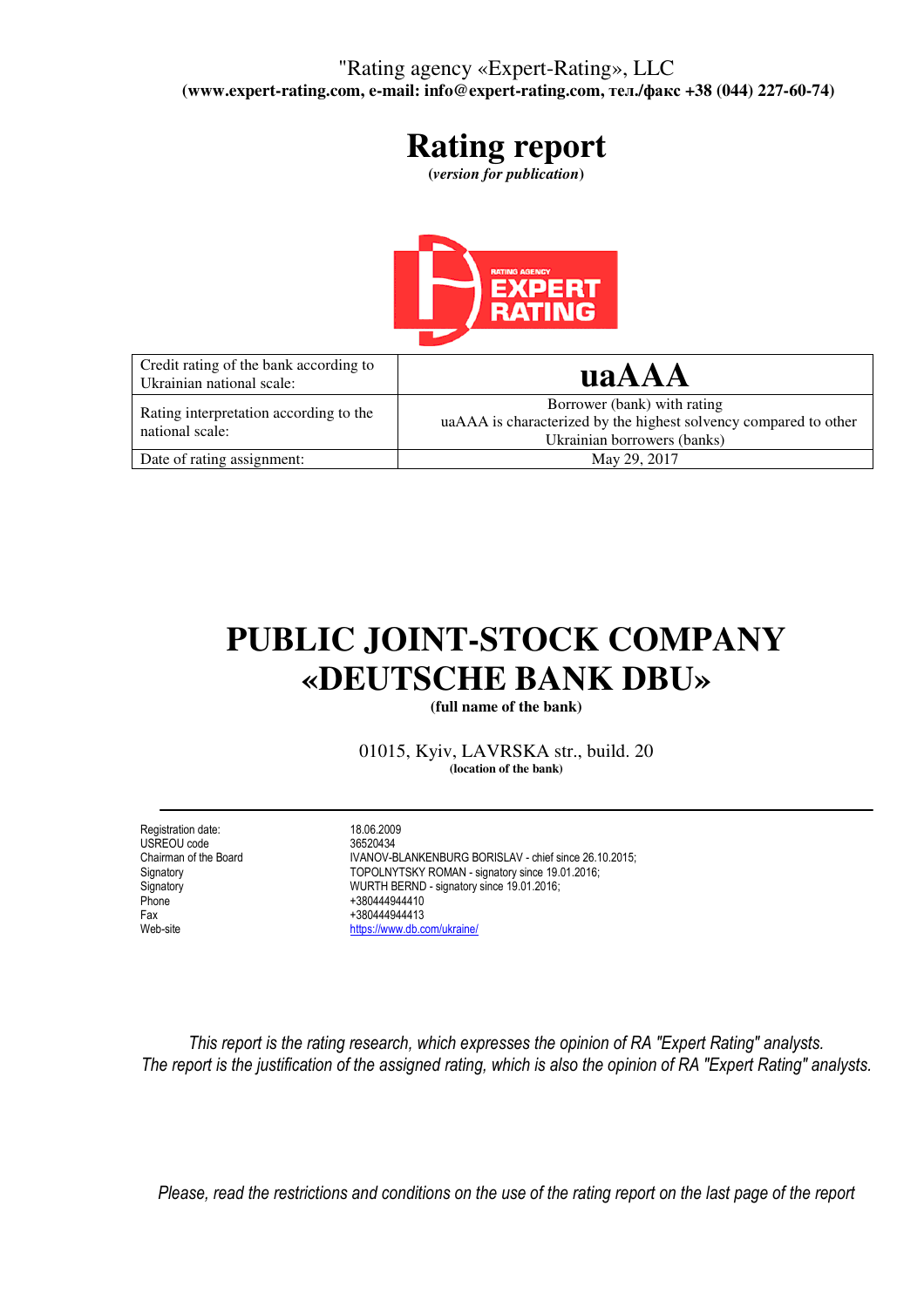### **1. General information**

 One of the largest global banking groups has been present in Ukraine since 1993. By summer 2009 Deutsche Bank held a representative office in Ukraine, but in October of 2009 Deutsche Bank began operations in Ukraine through a subsidiary bank under the name PJSC "DEUTSCHE BANK DBU" (hereinafter – the Bank). Deutsche Bank AKTIENGESELLSCHAFT (Germany) controls 100% shares of PJSC "DEUTSCHE BANK DBU" (Ukraine). The written permission to acquire 100% shares of the Bank in Ukraine was granted by NBU on 16<sup>th</sup> of Deccember 2008.

Deutsche Bank AG conducts operations in Ukraine within three divisions:

- Capital market operations.
- Trade Finance.
- Cash Management Corporates.

 PJSC "DEUTSCHE BANK DBU" in Ukraine is focused on corporate customers segment. As part of the capital market operations the Bank offers an FX and money market products (including loans) for optimizing of clients cash flows and risk management capabilities.

 Trade Finance business division, which has been existing for more than 130 years with Deutsche Bank AG, helps the exporters and importers to find optimal solutions to carry out international and domestic trade transactions based on their own needs. Deutsche Bank AG offers its corporate and financial institution clients an advanced technology, on-line trading modules and a wide range of trading products and services through a global network, which covers 77 offices in 37 countries in order to improve the efficiency of international trade.

 The Bank's division of Cash Management provides services of management and optimization of cash flows and working capital management. Deutsche Bank AG provides services for cash flow management to major multinational corporations and financial institutions worldwide. Hubs of the Deutsche Bank AG operate in Frankfurt, London, New York, Singapore and other major financial centers, that is why Deustche Bank AG services in this segment always take into account the peculiarities of local markets and financial systems.

 Consequently, it can be noted that PJSC "DEUTSCHE BANK DBU" specializes in corporate customers segment and provides Ukrainian market with a number of unique banking products and services, high quality of which is ensured by high standards of technologies and solutions offered by Deutsche Bank AG globally.

#### **2. Market share and business activity**

 Assessing the market share of PJSC "DEUTSCHE BANK DBU" in the banking system of Ukraine, it should be taken into consideration that the Bank specializes in corporate customers segment and can not be classified as universal bank. PJSC "DEUTSCHE BANK DBU" has a very specific niche in Ukrainian banking services market being a part of a unified global network of offices of Deutsche Bank AG.

 In fact, the market share of PJSC "DEUTSCHE BANK DBU" during the last 3 years fluctuated within the range of 0.07% - 0.2% in the total assets of the whole Ukrainian banking system. A relatively small market share of PJSC "DEUTSCHE BANK DBU" in Ukrainian banking system has no significant effect on its credit rating due to the Bank's access to the global network of Deutsche Bank AG and benefit from the global relationship with international clients portfolio, which ensures profitable and stable operational activity of the Bank.

*Table1* 

#### **Data on assets and liabilities of PJSC "Deutsche Bank DBU" compared to general data in Ukrainian banking system, mln. UAH, %, p.p.**   $(mln \quad \text{IIAH} \quad \emptyset)$

|                                                                         |             |             |             |             |             | (min. UAH. %)           |
|-------------------------------------------------------------------------|-------------|-------------|-------------|-------------|-------------|-------------------------|
| <b>Indicators</b>                                                       | 01.04.2017  | 01.01.2017  | 01.01.2016  | 01.01.2015  | Change      | <b>Growth rate</b><br>% |
| Assets of the banking system                                            | 1279243.821 | 1258643.603 | 1252570.443 | 1316717.870 | -37474.049  | $-2.85%$                |
| Assets of the Bank                                                      | 1427.276    | 2466.170    | 1648.424    | 862.534     | 564.742     | 65.47%                  |
| Share of the bank's assets in<br>assets of the banking system           | 0.11%       | 0.20%       | 0.13%       | $0.07\%$    | $0.05$ p.p. |                         |
| Liabilities of the banking system                                       | 1132087.818 | 1142209.225 | 1157656.583 | 1168655.263 | -36567.445  | $-3.13%$                |
| Liabilities of the Bank                                                 | 1057.505    | 2110.855    | 1269.337    | 615.595     | 441.910     | 71.79%                  |
| Share of the bank's liabilities in<br>liabilities of the banking system | $0.09\%$    | 0.18%       | 0.11%       | 0.05%       | $0.04$ p.p. |                         |

*Source: NBU data, calculated by "RA "Expert-Rating", LLC* 

*Note: perceiving data of the table, the changes should be taken into consideration, which were made by NBU in the methodology of forming public reporting of the banks in 2015–2017*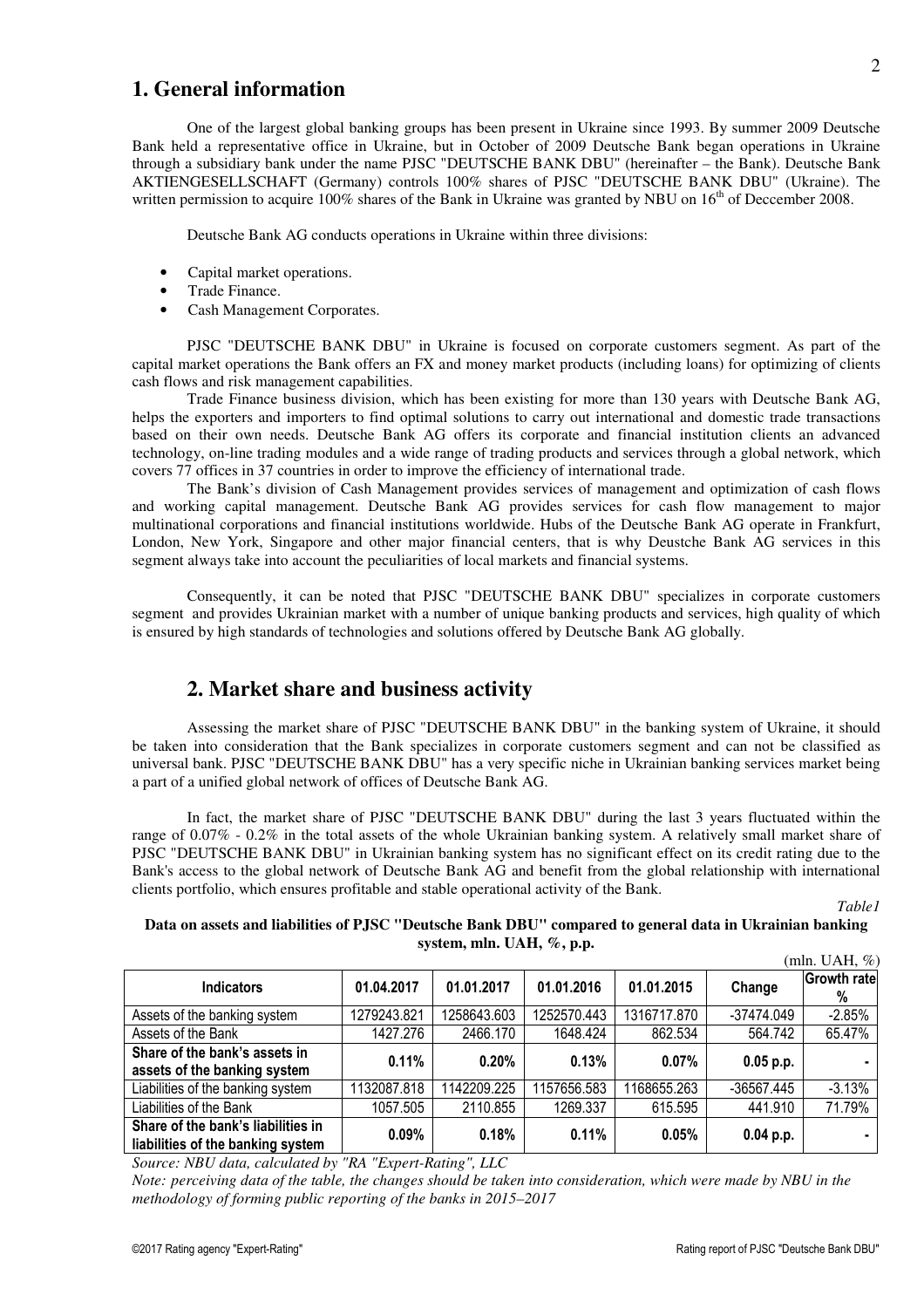#### **3. External support**

 Deutsche Bank AG is the only among foreign banks represented in Ukraine, which in addition to traditional external support of the subsidiary, based on contributions to the authorized capital, provision of liquidity and reputational risks management, provides in writing its Declaration of Backing and ensures that PJSC "DEUTSCHE BANK DBU", Ukraine is able to meet their contractual liabilities. At the time of rating assignment the 32 subsidiary banks of Deutsche Bank AG, including PJSC "DEUTSCHE BANK DBU", had such kind of support. The availability of "firm guarantee" of Deutsche Bank, which is published publicly, is a very significant positive factor that affects the long-term credit rating and strengthens the competitive advantages of Deutsche Bank AG in Ukraine. The list of institutions, which have such guarantees from Deutsche Bank AG, is published on Deutsche Bank AG website in the section "Declaration of Backing".

In addition, the Agency draws attention to the large scale of operations of Deutsche Bank AG. Thus, as of  $31<sup>st</sup>$ of December, 2016, the total assets of Deutsche Bank AG amounted to EUR 1.591 trillion, and total net revenues for 2016 amounted to EUR 30.014 billion. During 2016 Deutsche Bank AG showed a slight downward trend in total net revenues, assets, shareholders' equity and number of employed persons, but increased its common equity adequacy (Common Equity Tier 1 Capital Ratio), which indicates the ratio of equity to risk-weighted assets, up to the level of 11.8%.

Table 2

| Key performance indicators of Deutsche Bank for 2016, bn. EUR, % |                      |                      |           |                |  |  |
|------------------------------------------------------------------|----------------------|----------------------|-----------|----------------|--|--|
| <b>Indicator</b>                                                 | 2016<br>(31.12.2016) | 2015<br>(31.12.2015) | Change    | Growth rate, % |  |  |
| Total net revenues                                               | 30.014               | 33.525               | $-3.511$  | $-10.47%$      |  |  |
| Common Equity Tier 1 Capital Ratio                               | 11.80%               | 11.10%               | 0.70 p.p. |                |  |  |
| <b>Total assets</b>                                              | 1591                 | 1629                 | -38       | $-2.33%$       |  |  |
| Shareholders' equity                                             | 60                   | 63                   | $-3$      | $-4.76%$       |  |  |
| Number of employed persons, pers.                                | 99744                | 101104               | $-1360$   | $-1.35%$       |  |  |

*Source*: Annual report of Deutsche Bank for 2016, page 2

 At the date of rating assignment, Deutsche Bank AG had the following long-term credit ratings from the international rating agencies:

- Moody's Investors Service: А3

- Standard & Poor's: A-

- Fitch Ratings: A(emr)

 The long-term credit ratings of Deutsche Bank AG from the above three international rating agencies were at the investment level and were considerably higher than the benchmark for investment grade (ВВВ-).

 Thus at the moment of the long-term credit rating assignment, PJSC "DEUTSCHE BANK DBU" had a guaranteed support from its sole shareholder - Deutsche Bank AG. The scale of activities, financial results and current long-term credit ratings of Deutsche Bank AG indicated that Deutsche Bank AG, as a parent, will be able, if necessary, to provide PJSC "DEUTSCHE BANK DBU" with an unprecedentedly high level of external support.

#### **4. Capital adequacy**

As of 31<sup>st</sup> of March 2017 the authorized capital of PJSC "DEUTSCHE BANK DBU" exceeded UAH 200 mln and amounted to UAH 228.666 mln. Shareholders' equity at the same date amounted to UAH 369.770 mln. For the first quarter of 2017 the Bank's shareholders' equity increased by 4.07%, the authorized capital remained unchanged.

| `able |  |
|-------|--|
|-------|--|

| Shareholder' equity of PJSC ''Deutsche Bank DBU'' in the first quarter of 2017, th. UAH, $\%$ |  |  |
|-----------------------------------------------------------------------------------------------|--|--|
|                                                                                               |  |  |

| <b>Indicators</b>                                             | 31.03.2017 | 31.12.2016 | Change       | Growth rate, % |
|---------------------------------------------------------------|------------|------------|--------------|----------------|
| <b>Authorized capital</b>                                     | 228666     | 228666     |              |                |
| Retained earnings and other reserves                          | 141104     | 126649     | 14455        | 11.41%         |
| Total shareholders' equity                                    | 369770     | 355315     | 14455        | 4.07%          |
| Total liabilities and shareholders' equity                    | 1427276    | 2466140    | -1038864     | $-42.13%$      |
| The ratio between authorized capital and shareholders' equity | 61.84%     | 64.36%     | $-2.52$ p.p. |                |

*Source*: Interim financial statements of PJSC "DEUTSCHE BANK DBU"

©2017 Rating agency "Expert-Rating" Rating report of PJSC "Deutsche Bank DBU" The analysis of regulatory capital dynamics showed that during the last 12 months the Bank's regulatory capital fluctuated in the range between UAH 303.069 and UAH 443.933 mln. As of 3<sup>rd</sup> of May, 2017 the regulatory capital of PJSC "DEUTSCHE BANK DBU" amounted to UAH 325.374 mln. Throughout the entire period of analysis the Bank maintained a substantial level of N1 ratio with respect to the minimum requirement, set by NBU. Moreover,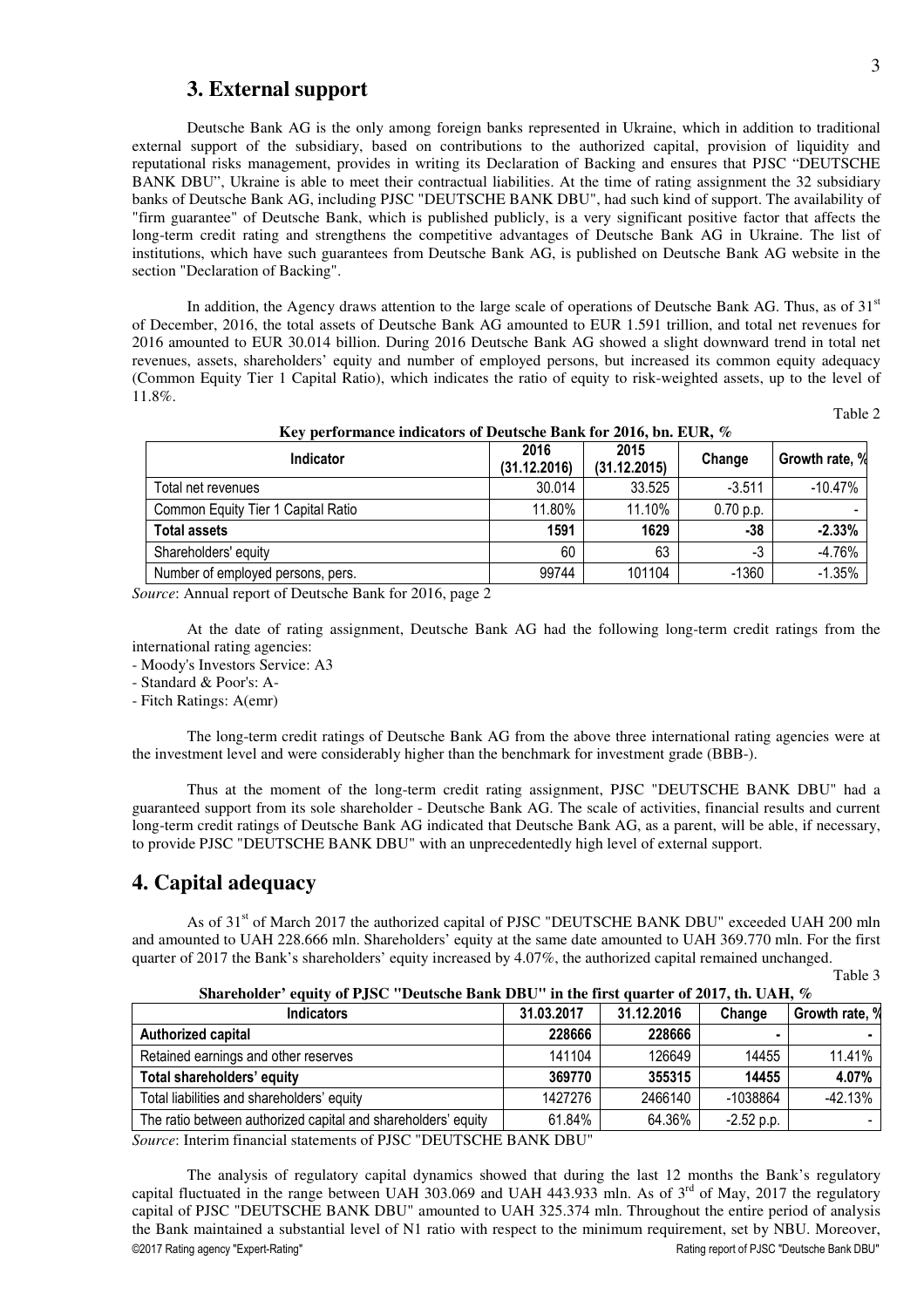the authorized and regulatory capital of PJSC "Deutsche Bank DBU" at the beginning of the second quarter was higher than the minimum requirements that will be set by NBU in July at the level of UAH 200 mln.



 The analysis of the Bank's N2 ratio dynamics showed that during the entire period of analysis, this ratio fluctuated within the range of 87.42%–235.1%. Despite significant fluctuations of N2 ratio, PJSC "DEUTSCHE BANK DBU" had an unprecedentedly high level of regulatory capital. Required regulatory minimum of N2 ratio was 10%, and the average N2 ratio in the banking system was in the range of 12%–14%.



 Thus, PJSC "Deutsche Bank DBU" entered the second quarter of 2017 with the authorized capital, the regulatory capital and the shareholders' equity, which exceeded the value of UAH 200 mln – a minimum requirement for the authorized and regulatory capital according to new NBU requirements, which come into force in July of 2017. Throughout the entire analysis period, PJSC "DEUTSCHE BANK DBU" maintained an unprecedentedly high level of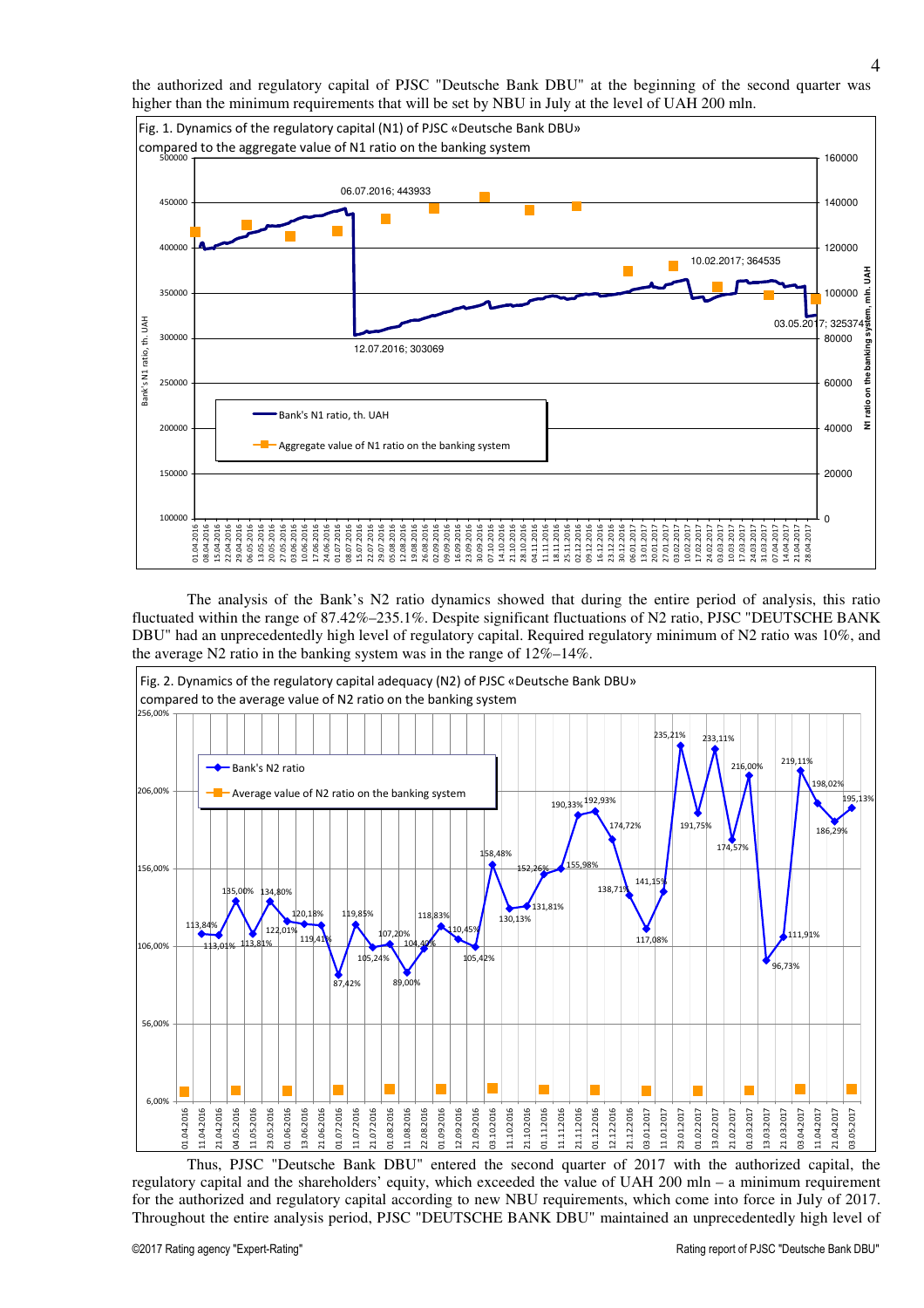the regulatory capital adequacy (N2). As of  $3<sup>rd</sup>$  of May, 2017 the Bank's N2 ratio was 195.13%, while minimum regulatory requirement was 10% and the average N2 ratio in the banking system was 13.77%.

#### **5. Liquidity**

 Throughout the entire analysis period, PJSC "DEUTSCHE BANK DBU" had a very high instant liquidity (N4) ratio. The Bank's N4 ratio fluctuated within the range of  $86.83\% - 322.07\%$ . As of  $3<sup>rd</sup>$  of May, 2017, the N4 ratio of PJSC "DEUTSCHE BANK DBU" was equal to 110.81%, with the minimum regulatory requirement of 20% and the average value in the banking system of 60.96% (fig. 3). The Agency draws attention to the fact that, despite a significant volatility level of the Bank's N4 ratio over the last 13 months, PJSC "DEUTSCHE BANK DBU" regularly maintained a substantially high instant liquidity ratio. As a result of conservative policy of liquidity management in PJSC "DEUTSCHE BANK DBU", the Bank's N4 ratio did not fall below the average rate in the banking system throughout the entire analysis period.



 Similar conclusions were made after the analysis of the dynamics of the Bank's current liquidity ratio (N5). Throughout the entire analysis period, the Bank's N5 ratio fluctuated within the range of  $107.45\%$ –218.4%. As of  $3<sup>rd</sup>$  of May, 2017, the N5 current liquidity ratio amounted to 141.97%, with the minimum regulatory requirement of 40% and the average rate in the banking system of 113.41% (fig. 4). Throughout the entire analysis period, tha Bank's N5 rate exceeded the market average rate and the minimum regulatory rate, set by NBU. Thus, PJSC "DEUTSCHE BANK DBU" maintained a substantially high current liquidity ratio on a systematic basis, which emphasizes a rather conservative current liquidity management in the Bank.

 The analysis of short-term liquidity ratio (N6) of PJSC "DEUTSCHE BANK DBU" shows that during the entire period of analysis the Bank's N6 ratio never falled below the average rate in the banking system and below the minimum regulatory requirement set by the NBU. As of  $3<sup>rd</sup>$  of May, 2017 the Bank's N6 ratio amounted to 159.69% with the minimum regulatory ratio of  $60\%$  and the average rate in the banking system of  $113.41\%$  (fig. 5).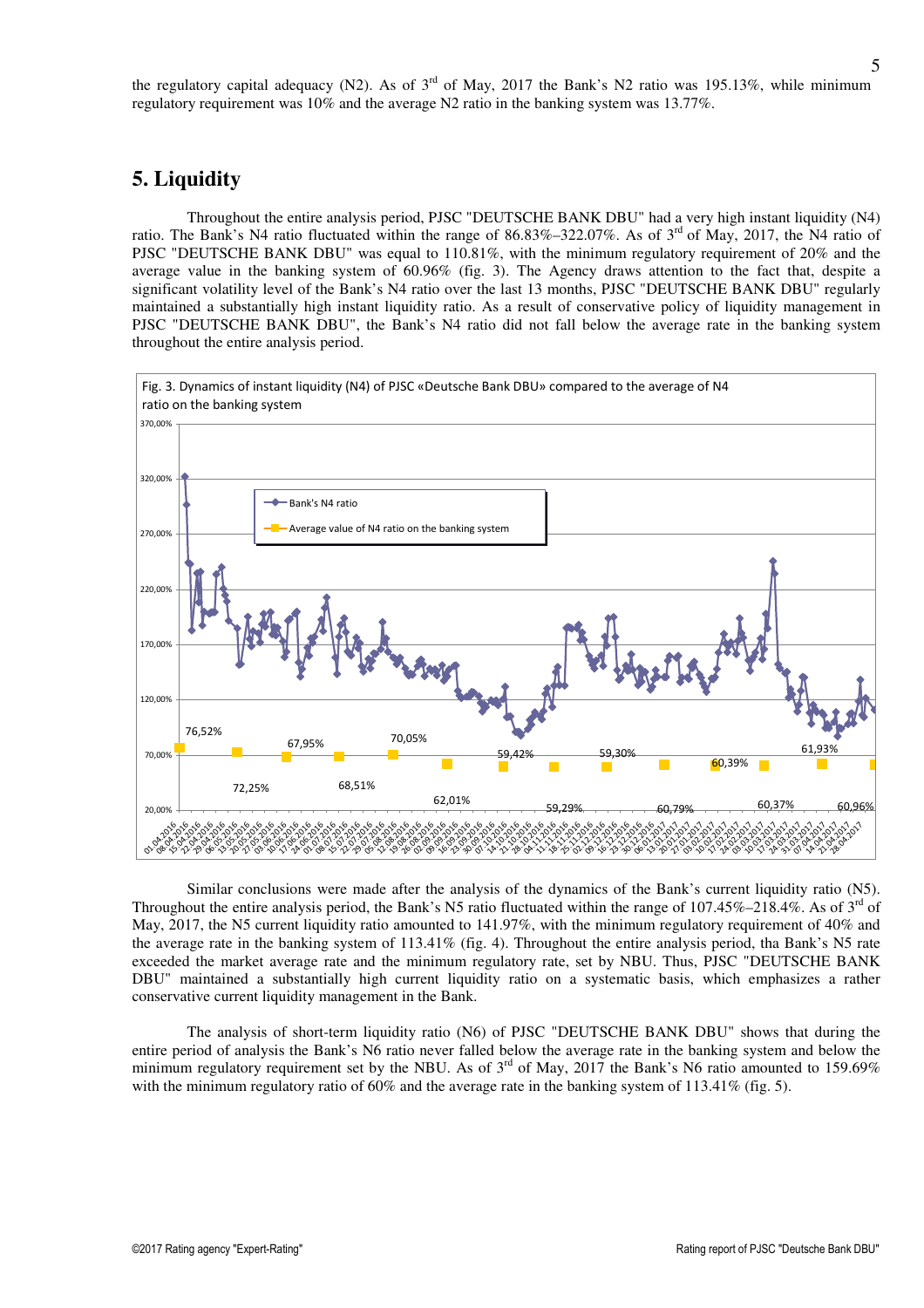

 A significantly high rate of N6 ratio comparing with the minimum regulatory requirement set by NBU was maintained on a systematic basis, which also emphasizes a conservative short-term liquidity management approach in PJSC "DEUTSCHE BANK DBU."



 Thus, PJSC "DEUTSCHE BANK DBU" followed a conservative strategy of instant, current and short-term liquidity management. The Bank on a systematic basis maintained a substantially high rates of liquidity ratios (N4, N5 and N6), both in relation to the minimum regulatory requirements set by NBU, and in relation to the average respective ratios' rates in the banking system. So, for over a year PJSC "DEUTSCHE BANK DBU" was unprecedentedly well provided with liquidity, which positively influenced its long-term credit rating.

6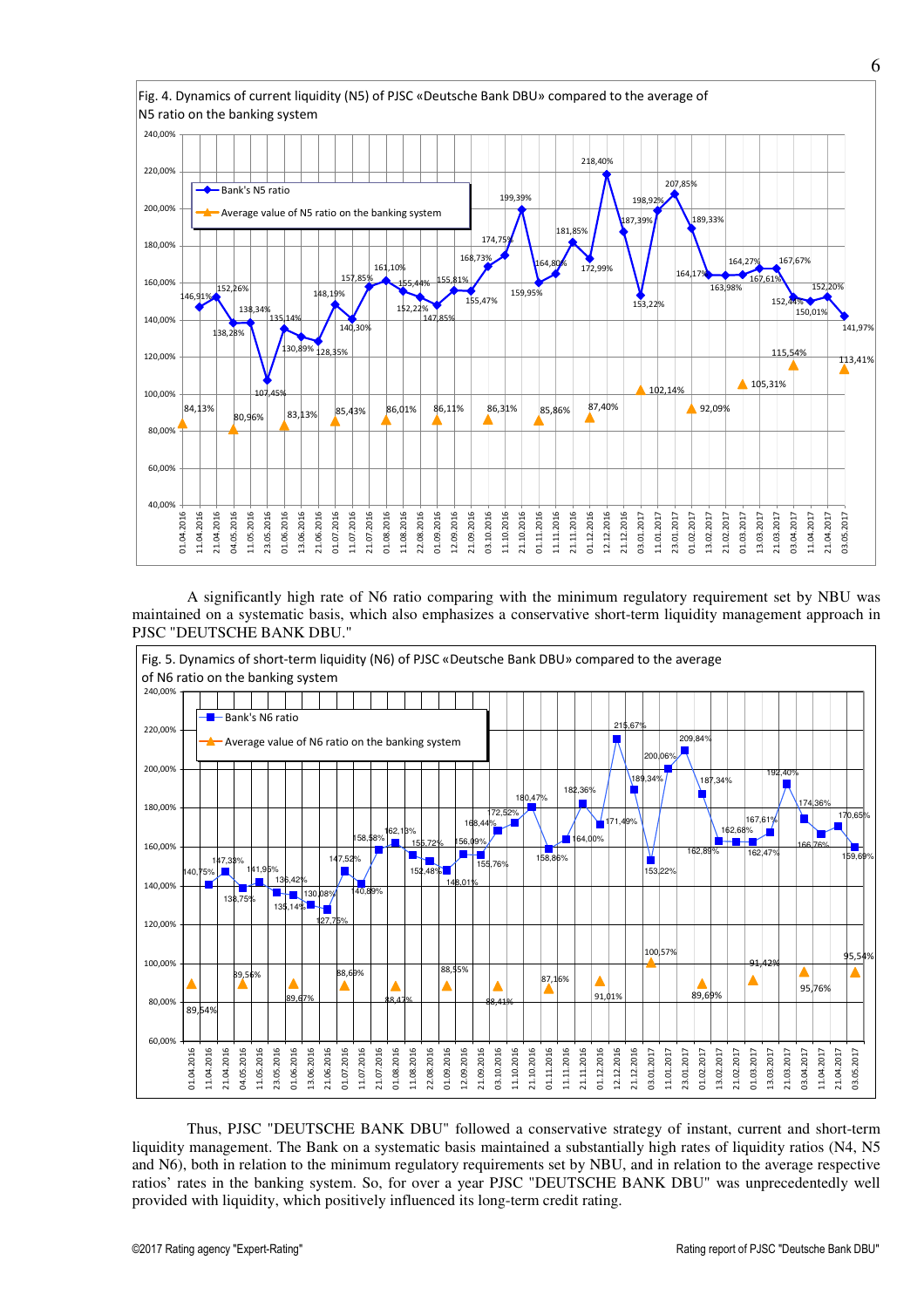#### **6. Asset structure and quality**

 The conservative liquidity management policy of PJSC "DEUTSCHE BANK DBU" is reflected in the structure of its assets. As of  $31<sup>st</sup>$  of March, 2017, 43% of the Bank's assets were represented by "cash and funds in NBU", 34.34% accounted for "customer loans and receivables" and 21.6% were represented by "funds in other banks" (table 4).

| Assets of P.J.SC "Deutsche Bank DBU" in the first quarter of 2017, th. UAH, $\%$ |            |         |            |          |            |                |  |
|----------------------------------------------------------------------------------|------------|---------|------------|----------|------------|----------------|--|
| <b>Indicators</b>                                                                | 31.03.2017 |         | 31.12.2016 |          |            | Growth rate, % |  |
|                                                                                  | th. UAH    | %       | th. UAH    | %        | Change     |                |  |
| <b>Total assets</b>                                                              | 1427276    | 100.00% | 2466140    | 100.00%  | $-1038864$ | $-42.13%$      |  |
| Cash and funds with NBU                                                          | 613734     | 43.00%  | 1357908    | 55.06%   | -744174    | $-54.80%$      |  |
| Funds in other banks                                                             | 308228     | 21.60%  | 885196     | 35.89%   | -576968    | $-65.18%$      |  |
| <b>Customer loans and acc. receivables</b>                                       | 490139     | 34.34%  | 210789     | 8.55%    | 279350     | 132.53%        |  |
| Other assets*                                                                    | 15175      | 1.06%   | 12247      | $0.50\%$ | 2928       | 23.91%         |  |

**Assets of PJSC "Deutsche Bank DBU" in the first quarter of 2017, th. UAH, %** 

*Source*: Interim financial statements of PJSC "Deutsche Bank DBU"

*Note:*  $*$  — item is calculated as the difference between total assets and the sum of key asset items presented in table 4

 The analysis of interim financial statements of PJSC "Deutsche Bank DBU" for the first quarter of 2017 showed that the quality of the Bank's assets was on a very high level.

 UAH 99.384 mln (16.19%) out of UAH 613.734 mln. of "cash and funds with NBU" were kept on correspondent (nostro) account with NBU and UAH 513.837 mln. (83.72%) were invested in NBU Certificates of Deposits. 99.57% out of UAH 308.228 mln of "other banks' funds" were kept with the banks with a long-term credit rating from ВВВ- to ВВВ+ according to the international scale of S&P.

Additionally one should draw attention that as of  $31<sup>st</sup>$  of March, 2017 "customer loans and acc.receivables" less provisions amounted to UAH 490.139 mln., at the same date the Bank created provisions for UAH 50k Only. The level of provisions covering "customer loans and acc. receivables" in PJSC "Deutsche Bank DBU" as of 31<sup>st</sup> of March, 2017 was one of the best in Ukrainian banking industry.

 100% of the loan portfolio of PJSC "Deutsche Bank DBU" consisted from the loan granted to trading companies. Considering the quality of the portfolio and the specialization of the Bank, as well as the specifics of the trade sector, such situation is quite acceptable and cannot provide any negative influence on the long-term credit rating of the Bank.

#### **7. Income and profit**

 An important fact was that PJSC "DEUTSCHE BANK DBU" successfully went through two banking crises which happened in Ukraine in 2008/2009 and 2014/2016, and only the first three calendar years of PJSC "DEUTSCHE BANK DBU" operational activity were unprofitable. The Bank achieved its best historical results in 2015–2016 (fig. 6).



**Fig. 6. Dynamics of profit and the ratio of profit to shareholders' equity of PJSC "Deutsche Bank DBU", 2009-2016 (data of the annual reports of the bank for 2010-2016)**

©2017 Rating agency "Expert-Rating" Rating report of PJSC "Deutsche Bank DBU" PJSC "DEUTSCHE BANK DBU" finished the first quarter of 2017 with profit of UAH 14.455 mln, which is 45.65% less comparing with the first quarter of 2016. For the same period the Bank decreased net interest income by

Table 4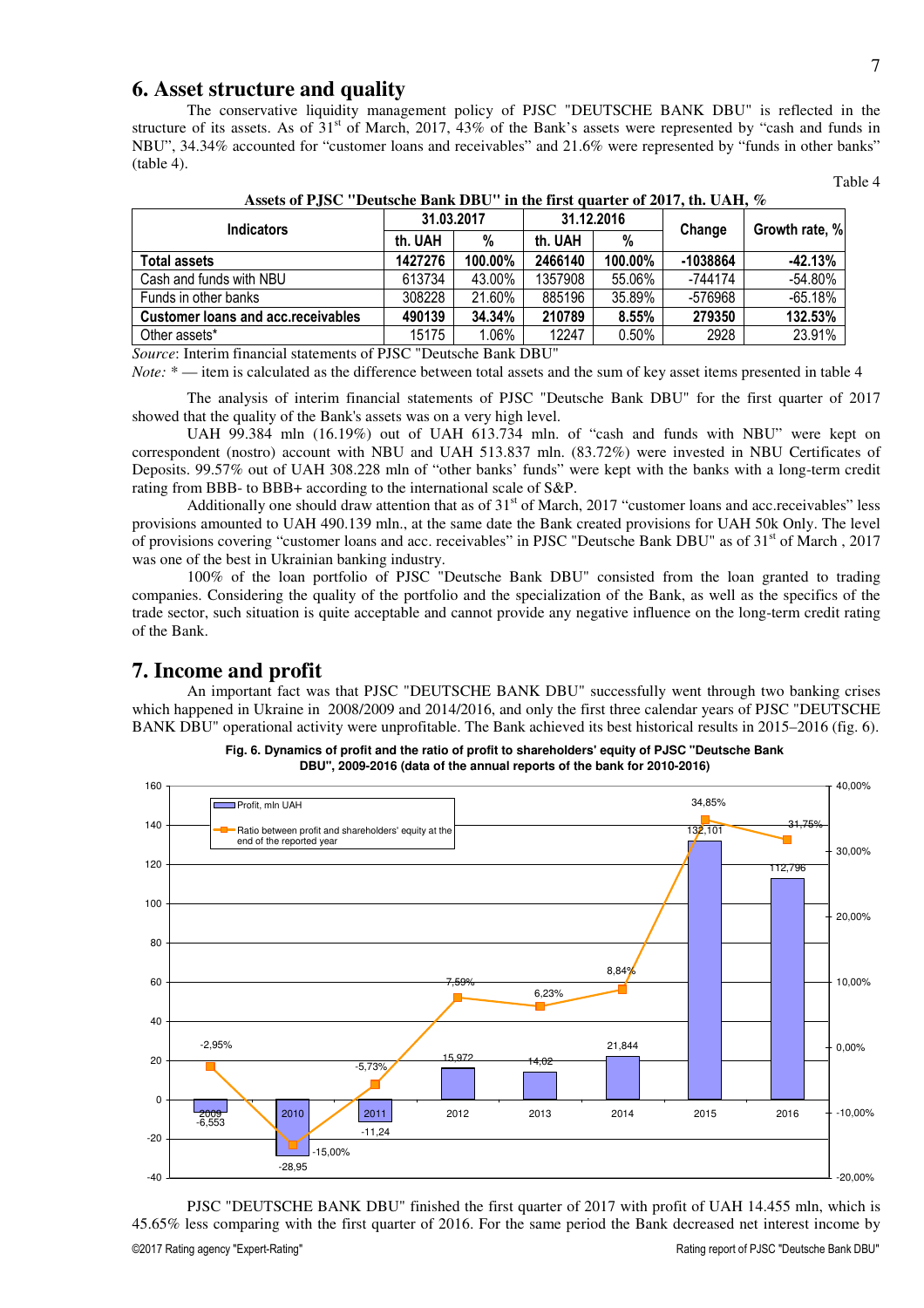38.56%, but increased net fee and commission revenues by 20.13%. Net trading income for the first quarter 2017 decreased by 23.47%. Reduction in certain income and profit indicators of the Bank for the first quarter of 2017 had no negative impact on its long-term credit rating, because the activity of PJSC "Deutsche Bank DBU" remained profitable. Table 5

| $\alpha$ and $\alpha$ in the comparison of $\alpha$ is the control of $\alpha$ in the control of $\alpha$ is $\alpha$ in $\alpha$ . |            |            |              |                |  |  |
|-------------------------------------------------------------------------------------------------------------------------------------|------------|------------|--------------|----------------|--|--|
| <b>Indicators</b>                                                                                                                   | QI of 2017 | QI of 2016 | Change       | Growth rate, % |  |  |
| Interest income                                                                                                                     | 37291      | 70953      | -33662       | $-47.44%$      |  |  |
| Net interest income                                                                                                                 | 28112      | 45758      | $-17646$     | $-38.56%$      |  |  |
| Net fee and commission income                                                                                                       | 5938       | 4943       | 995          | 20.13%         |  |  |
| Net trading income                                                                                                                  | 2889       | 3775       | -886         | $-23.47%$      |  |  |
| <b>Profit</b>                                                                                                                       | 14455      | 26597      | $-12142$     | $-45.65%$      |  |  |
| Ratio of profit to shareholders' equity                                                                                             | 3.91%      | 7.49%      | $-3.58$ p.p. |                |  |  |

**Key items of income and profit of PJSC "Deutsche Bank DBU" in the first quarter of 2017, th. UAH, %** 

 Thus, profitable operational activity of PJSC "DEUTSCHE BANK DBU" was of a systemic nature, as during the last 5 years and the first quarter of 2017 the Bank generated profit. This factor had a positive impact on a long-term credit rating of the Bank.

#### **8. Other factors taken into account in the rating assessment**

The agency has carried out a litigation research in the official database Unified State Register of Court Decisions, and found no essential litigation proceedings where PJSC "DEUTSCHE BANK DBU" was/is involved. The reason thereof is the qualitative loan portfolio and the specifics of transactions with customers.

The agency has not found out proceedings initiated by the Bank versus government authorities which result could considerably affect the Bank's financial statement.

Top-management of the Bank has a good business reputation, good faith and extensive experience in the banking sector in Ukraine and abroad.

#### **9. Summary of rating results**

 On 29th of May, 2017 at the meeting of the rating committee of "Rating agency "Expert-Rating", LLC it was decided to assign a long-term credit rating to Public Joint-Stock Company "DEUTSCHE BANK DBU" (USREOU code 36520434) at the level uaAAA according to the national scale. Borrower (bank) or separate bond instrument with rating uaAAA is characterized by the highest solvency compared to other Ukrainian borrowers or bond instruments. Making decision to assign the credit rating according to the national scale, the Agency was guided by the following conclusions:

1. PJSC "DEUTSCHE BANK DBU" specializes in corporate customers segment and provides Ukrainian market with a number of unique banking products and services, high quality of which is ensured by high standards of technologies and solutions offered by Deutsche Bank AG globally. Deutsche Bank AG has an extensive working experience in Ukraine: has been presented in Ukrainian market as a representative office since 1993 and as a subsidiary bank – since autumn of 2009.

2. In fact, the market share of PJSC "DEUTSCHE BANK DBU" during the last 3 years fluctuated within the range of 0.07% - 0.2% in the total assets of the whole Ukrainian banking system. A relatively small market share of PJSC "DEUTSCHE BANK DBU" in Ukrainian banking system has no significant effect on its credit rating due to the Bank's access to the global network of Deutsche Bank AG and benefit from the global relationship with international clients portfolio, which ensures profitable and stable operational activity of the Bank.

3. Deutsche Bank AG is the only among foreign banks represented in Ukraine, which provides in writing its Declaration of Backing and ensures that PJSC "DEUTSCHE BANK DBU", Ukraine is able to meet their contractual liabilities. The scale of activities, financial results and current long-term credit ratings of Deutsche Bank AG indicated that Deutsche Bank AG, as a parent, will be able, if necessary, to provide PJSC "DEUTSCHE BANK DBU" with an unprecedentedly high level of external support.

4.PJSC "DEUTSCHE BANK DBU" has entered the second quarter of 2017 with the authorized capital, the regulatory capital and the shareholders' equity, which exceeded the value of UAH 200 mln – a minimum requirement for the authorized and regulatory capital according to new NBU requirements, which come into force in July of 2017. Throughout the entire analysis period, PJSC "DEUTSCHE BANK DBU" maintained an unprecedentedly high level of the regulatory capital adequacy (N2). As of 3rd of May, 2017 the Bank's N2 ratio was 195.13%, while minimum regulatory requirement was 10% and the average N2 ratio in the banking system was 13.77%.

5. PJSC "DEUTSCHE BANK DBU" followed a conservative strategy of instant, current and short-term liquidity management. The Bank on a systematic basis maintained a substantially high rates of liquidity ratios (N4, N5 and N6), both in relation to the minimum regulatory requirements set by NBU, and in relation to the average respective ratios' rates in the banking system. So, for over a year PJSC "Deutsche Bank DBU" was unprecedentedly well provided with liquidity, which positively influenced its long-term credit rating.

©2017 Rating agency "Expert-Rating" Rating report of PJSC "Deutsche Bank DBU" 6. Profitable operational activity of PJSC "DEUTSCHE BANK DBU" was of a systemic nature, as during the last 5 years and the first quarter of 2017 the Bank generated profit. This factor had a positive impact on a long-term credit rating of the Bank. PJSC "DEUTSCHE BANK DBU" finished the 2016 year with profit of UAH 112.796 mln, and the first quarter of 2017 – with profit of UAH 14.455 mln. According to the agency, systematic profitable operational activities of the Bank in Ukraine indicates that a strong and competitive business model of Deutsche Bank AG followed in emerging markets, has proven to be effective in Ukraine.